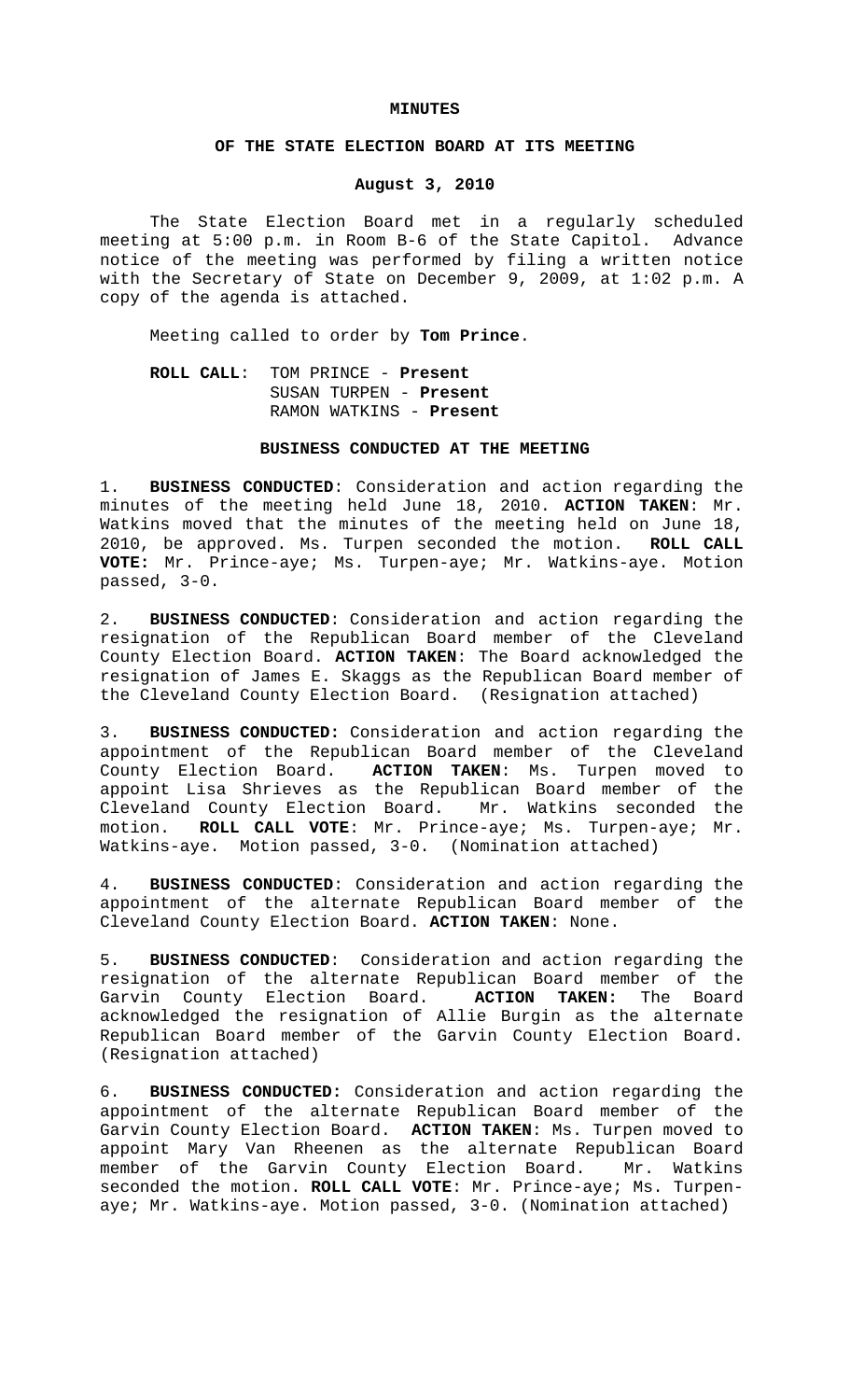7. **BUSINESS CONDUCTED**: Consideration and action regarding the resignation of the Republican Board member of the Lincoln County Election Board. **ACTION TAKEN**: The Board acknowledged the resignation of Myrna Nelson as the Republican Board member of the Lincoln County Election Board. (Resignation attached)

8. **BUSINESS CONDUCTED**: Consideration and action regarding the appointment of the Republican Board member of the Lincoln County Election Board. **ACTION TAKEN**: Mr. Watkins moved to appoint James F. Caldwell as the Republican Board member of the Lincoln County Election Board. Ms. Turpen seconded the motion. **ROLL CALL VOTE**: Mr. Prince-aye; Ms. Turpen-aye; Mr. Watkins-aye. Motion passed, 3-0. (Nomination attached)

9. **BUSINESS CONDUCTED**: Consideration and action regarding the appointment of the Democrat Board member of the Logan County Election Board. **ACTION TAKEN**: Ms. Turpen moved to appoint Evelyn Nephew as the Democrat Board member of the Logan County Election Board. Mr. Watkins seconded the motion. **ROLL CALL VOTE**: Mr. Prince-aye; Ms. Turpen-aye; Mr. Watkins-aye. Motion passed, 3-0. (Nomination attached)

10. **BUSINESS CONDUCTED**: Consideration and action regarding the resignation (letter received from chairman regarding the health of Carolyn Blum) of the alternate Democrat Board member of the Nowata County Election Board. **ACTION TAKEN**: The Board acknowledged the resignation of Carolyn Blum as the alternate Democrat Board member of the Nowata County Election Board. (Letter attached)

11. **BUSINESS CONDUCTED**: Consideration and action regarding the appointment of the alternate Democrat Board member of the Nowata County Election Board. **ACTION TAKEN**: Based on the letter from the Chairman of the Democrat party, Ms. Turpen moved to appoint Carolann Stinnett as the alternate Democrat Board member of the Nowata County Election Board. Mr. Watkins seconded the motion. **ROLL CALL VOTE**: Mr. Prince-aye; Ms. Turpen-aye; Mr. Watkins-aye. Motion passed, 3-0. (Nomination attached)

12. **BUSINESS CONDUCTED**: Consideration and action regarding polling place change in Cleveland County. **ACTION TAKEN**: Mr. Prince moved to approve moving the polling location for Precinct 140085 outside precinct boundaries in Cleveland County. Mr. Watkins seconded the motion. **ROLL CALL VOTE**: Mr. Prince-aye; Ms. Turpen-aye; Mr. Watkins-aye. Motion passed, 3-0. (Request attached)

13. **BUSINESS CONDUCTED**: Consideration and action regarding polling place change in McClain County. **ACTION TAKEN**: Mr. Watkins moved to approve moving the polling location for Precinct 440022 outside precinct boundaries in McClain County. Ms. Turpen seconded the motion. **ROLL CALL VOTE**: Mr. Prince-aye; Ms. Turpen-aye; Mr. Watkins-aye. Motion passed, 3-0. (Request attached)

14. **BUSINESS CONDUCTED**: Consideration and action regarding polling place changes in Oklahoma County. **ACTION TAKEN**: Ms. Turpen moved to approve moving the polling locations for Precinct 550430 and 550560 outside precinct boundaries in Oklahoma County. Mr. Watkins seconded the motion. **ROLL CALL VOTE**: Mr. Prince-aye; Ms. Turpen-aye; Mr. Watkins-aye. Motion passed, 3-0. (Requests attached)